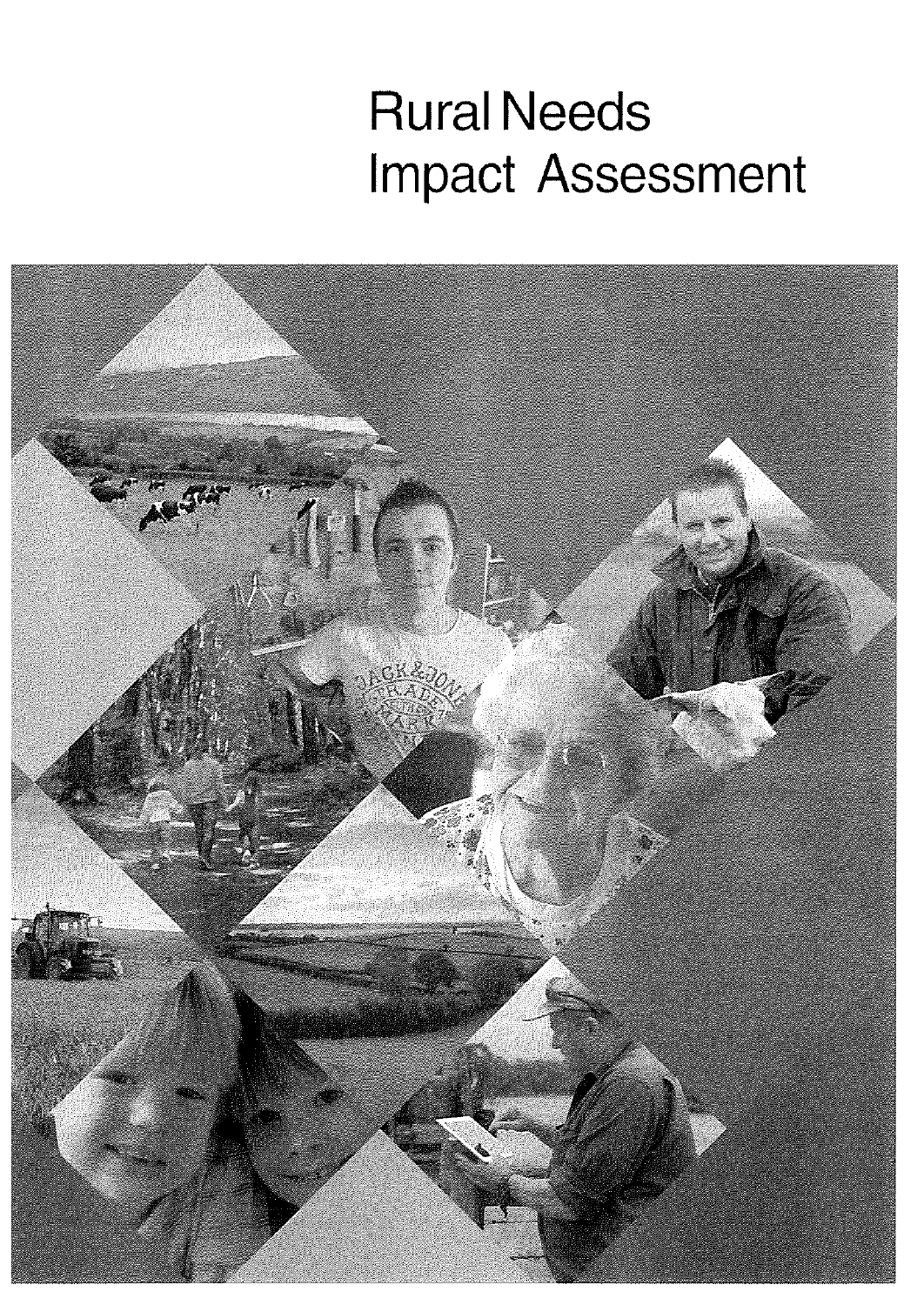

### Name of Organisation

Invest NI

# Title ofstrategy, Policy, Plan or PublicService:

Leading within a Group Programme (LwG)

# Step 1: Define the Issue

Key questions to consider:

- What are the objectives of the strategy, policy plan or service?
- What impact do you intend it to have in rural areas?
- How is 'rural' defined for the purposes of this policy/strategy/service/plan?
- What would constitute a fair rural outcome in this case?

The overarching aim of the Leading within a Group programme is:

'To improve the competitiveness, innovative capability and efficiency of participating companies through the development of leadership and management competencies and its application in the business planning process'.

The programme will focus on improving the management and leadership competencies of the senior executive of participating companies and is targeted at Foreign Direct Investment (FDI) client companies. The programme will provide participants with a deeper understanding of how to develop and take ownership of a strategy that can drive the sustainability and growth of the local, Northern Ireland business within the complexities of a Group structure. The primary competencies to be targeted for improvement are:-

- Strategy: developing and taking ownership of strategies for growth within a Group structure, at an individual and business level;
- Leading People: developing high performing teams, both real and virtual, operating within a Group structure; and
- Managing the challenges and complexities from operating within a Group structure.

This is a new programme and we expect to attract a range of Invest NI companies across Northern Ireland including those based in rural areas. We expect the programme to have a positive impact on rural areas through developing the capability of participant companies to enable it to grow and compete globally, thus benefiting the local economy.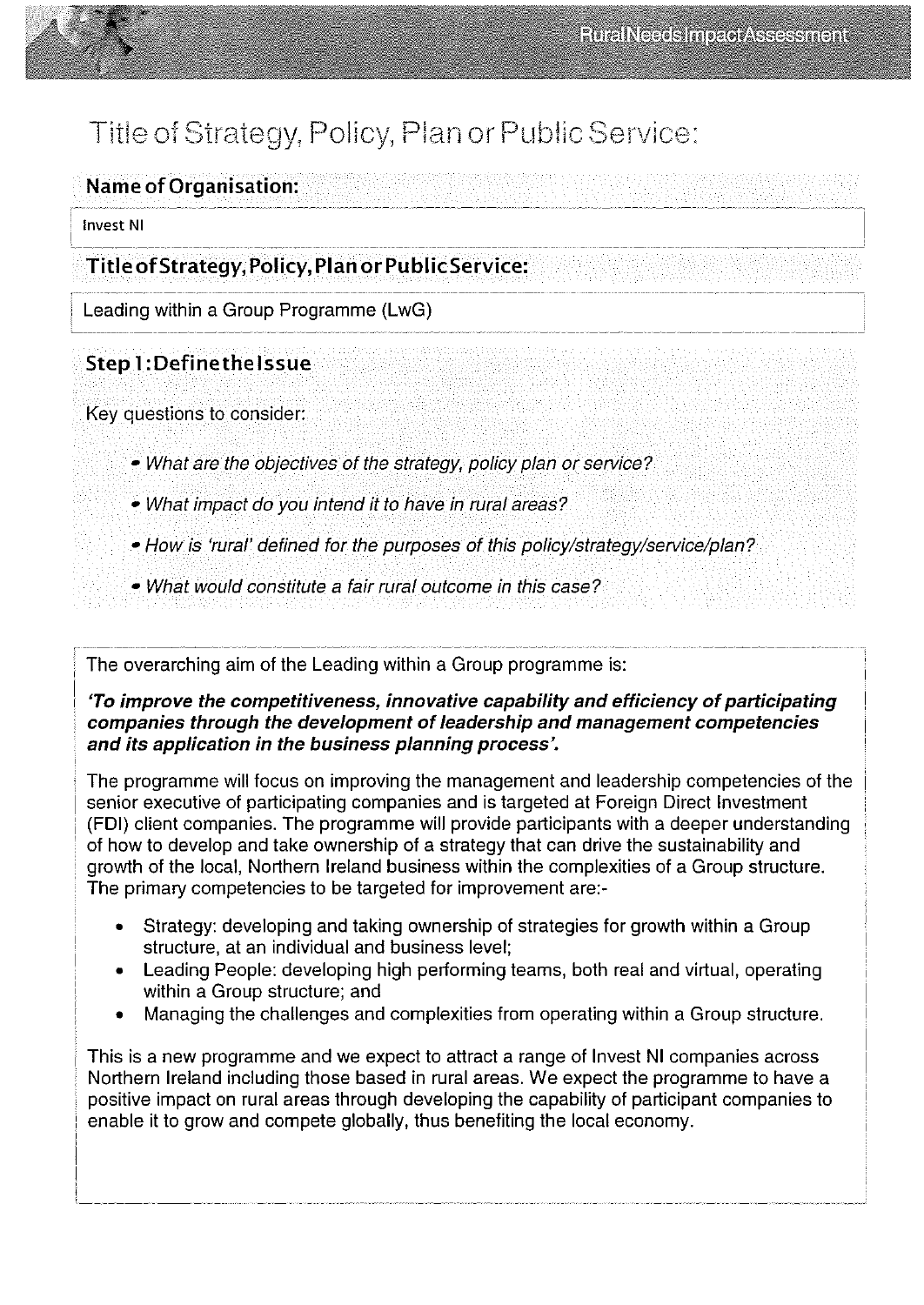

#### Step 2: Understand the situation

Key questions to consider:

- What is the current situation in rural areas?
- What evidence (statistics, data, research, stakeholder advice) do you have about the position in rural areas?
- If the relevant evidence is not available, can this be sourced?
- Do you have access to the views of rural stakeholders about the likely impact of the policy?
- Are there existing design features or mitigations already in place to take account of rural needs?

The LwG is a new Invest NI pilot programme to be offered to our FDI customers, recognising the benefits to the Northern Ireland economy of supporting international investments. From speaking with our client executives and customers located throughout Northern Ireland, including rural areas, we have been made aware of an increasing demand for a tailored leadership development programme for such businesses, which to date has not been available in Northern Ireland.

An Independent Economic Appraisal was completed in April 2018 which recommends that these businesses should be catered for through a separate leadership programme with a design and content to allow for differences in their operation/strategic focus. The appraisal tested the demand for the programme and Invest NI Board approval has been sought and given to proceed with the programme, on the basis of the evidence provided.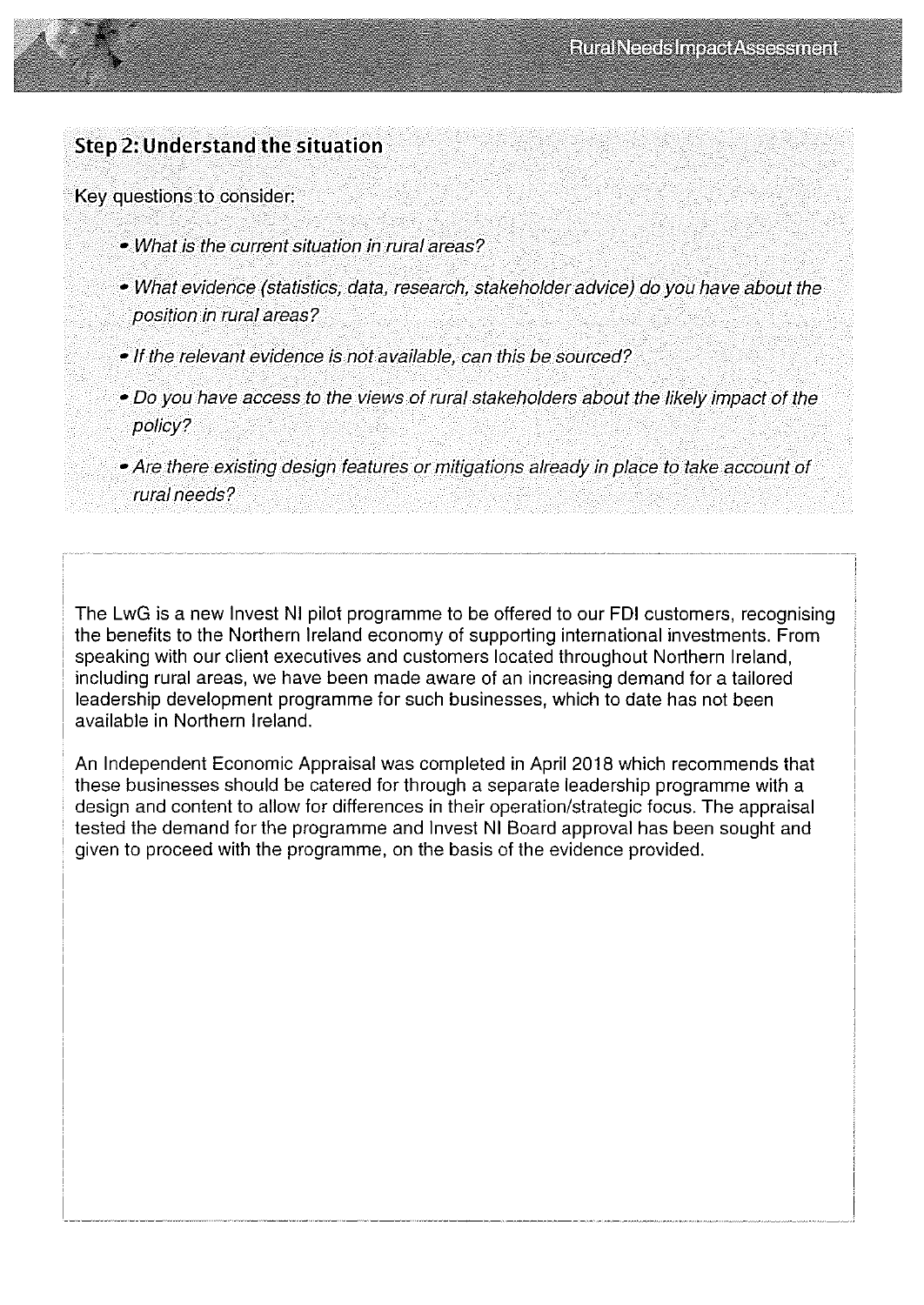#### Step 3: Develop and appraise options

Key questions to consider:

- Are there barriers to delivery in rural areas?
- If so, how can these be overcome or mitigated?
- Will it cost more to deliver in rural areas?
- What steps can be taken to achieve fair rural outcomes?

The programme is open to Invest NI customers who are able to demonstrate that they meet the following criteria:

- The applicant business must be located within Northern Ireland and be part of a Group with a parent company based elsewhere.
- The applicant can clearly demonstrate their strategic imperative and willingness to grow and improve the performance of the Northern Ireland site.
- The applicant can demonstrate their commitment and time available to work with the Executive Coaches, attend workshops and participate in networks.

The exact location/s of the workshops will be agreed with the delivery agent once they have been appointed, but workshops held for similar programmes (eg Leadership Team Programme) are typically held at various locations throughout Northern Ireland (as well as in Dublin), therefore there are no barriers to delivery in rural areas.

In addition, the Executive Coaches who will work directly with the participants will arrange to meet with them at locations that suit the client, including at the client premises which are likely to include rural areas.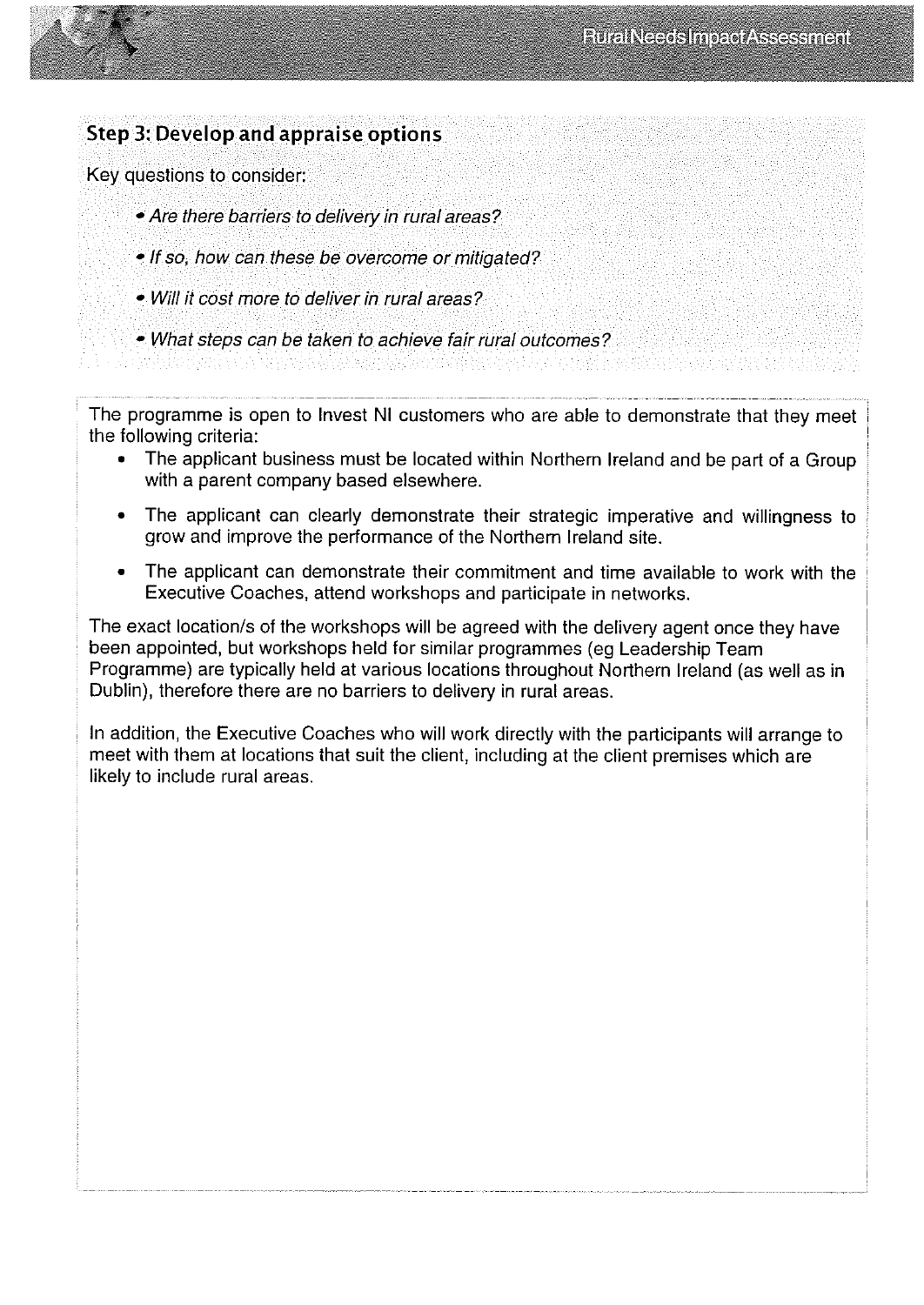

#### Step 4: Prepare for Delivery

Key questions to consider:

- Do the necessary delivery mechanisms exist in rural areas?
- Have you considered alternative delivery mechanisms?
- What action has been taken to ensure fair rural outcomes?
- Is there flexibility for local delivery bodies to find local solutions?
- Are different solutions required in different areas?

As noted above, the exact location/s of the workshops will be agreed with the delivery agent once they have been appointed, but workshops held for similar programmes (eg Leadership Team Programme) are typically held at various locations throughout Northern Ireland (as well as in Dublin), which should ensure fair rural outcomes. In addition, coaching sessions will take place at locations that suit the participants, which can include individual client premises.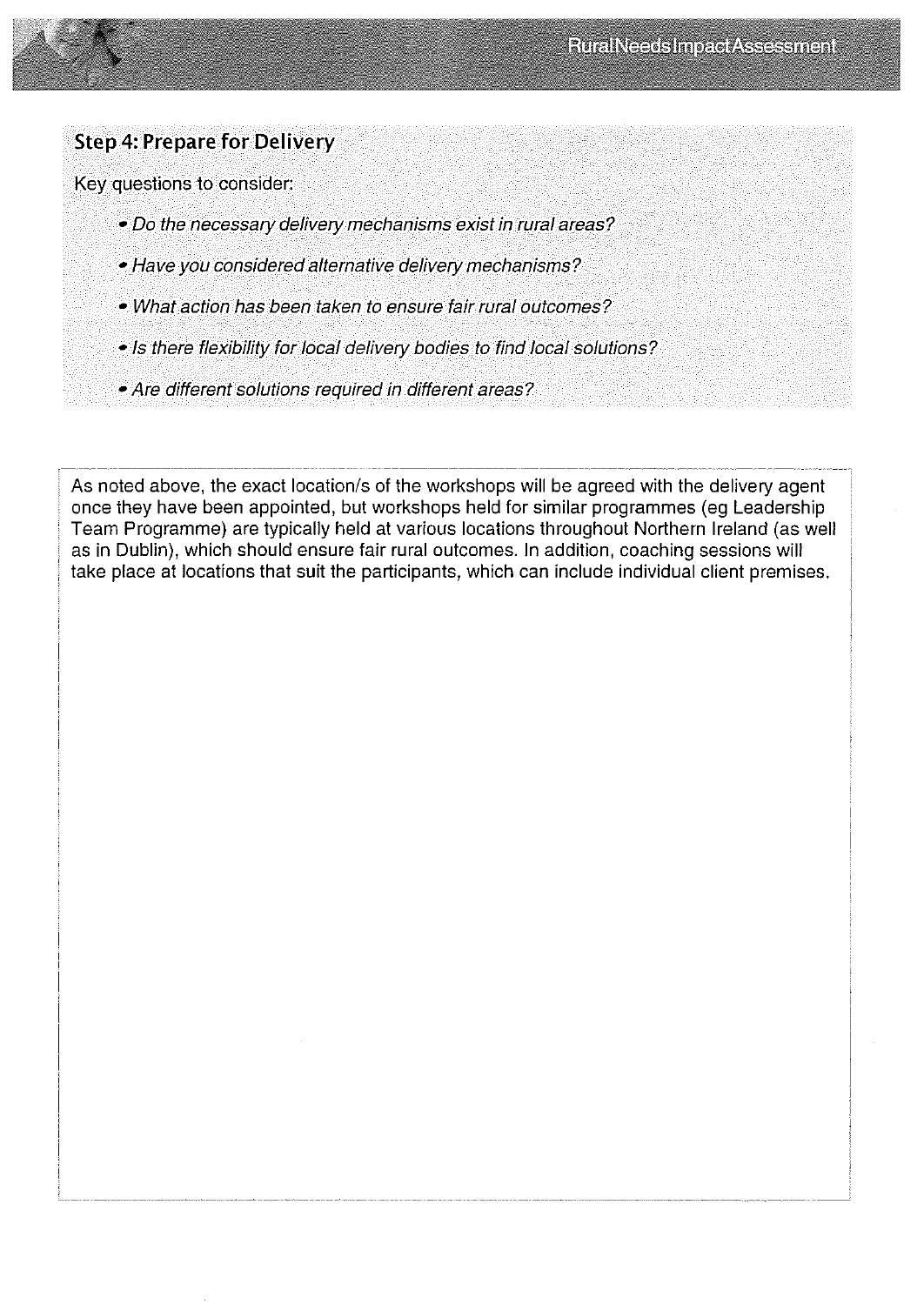# Step 5: Implementation & Monitoring

Key questions to consider:

- Have you set any rural specific indicators or targets to monitor?
- How will the outcomes be measured in rural areas?
- Are there any statistics or data that you will collect to monitor rural needs and impacts?

We have not set rural specific indicators as we are targeting participant companies from a relatively small pool of potential Invest NI FDI clients and so it would not be appropriate to set targets at a sub-Northern Ireland level. Also we have attracted a good representation of companies from rural areas onto other, similar leadership development programmes (eg LTP over the past four years).

Outcomes will be measured through mid-point and post programme Reviews, along with an independent evaluation of the programme.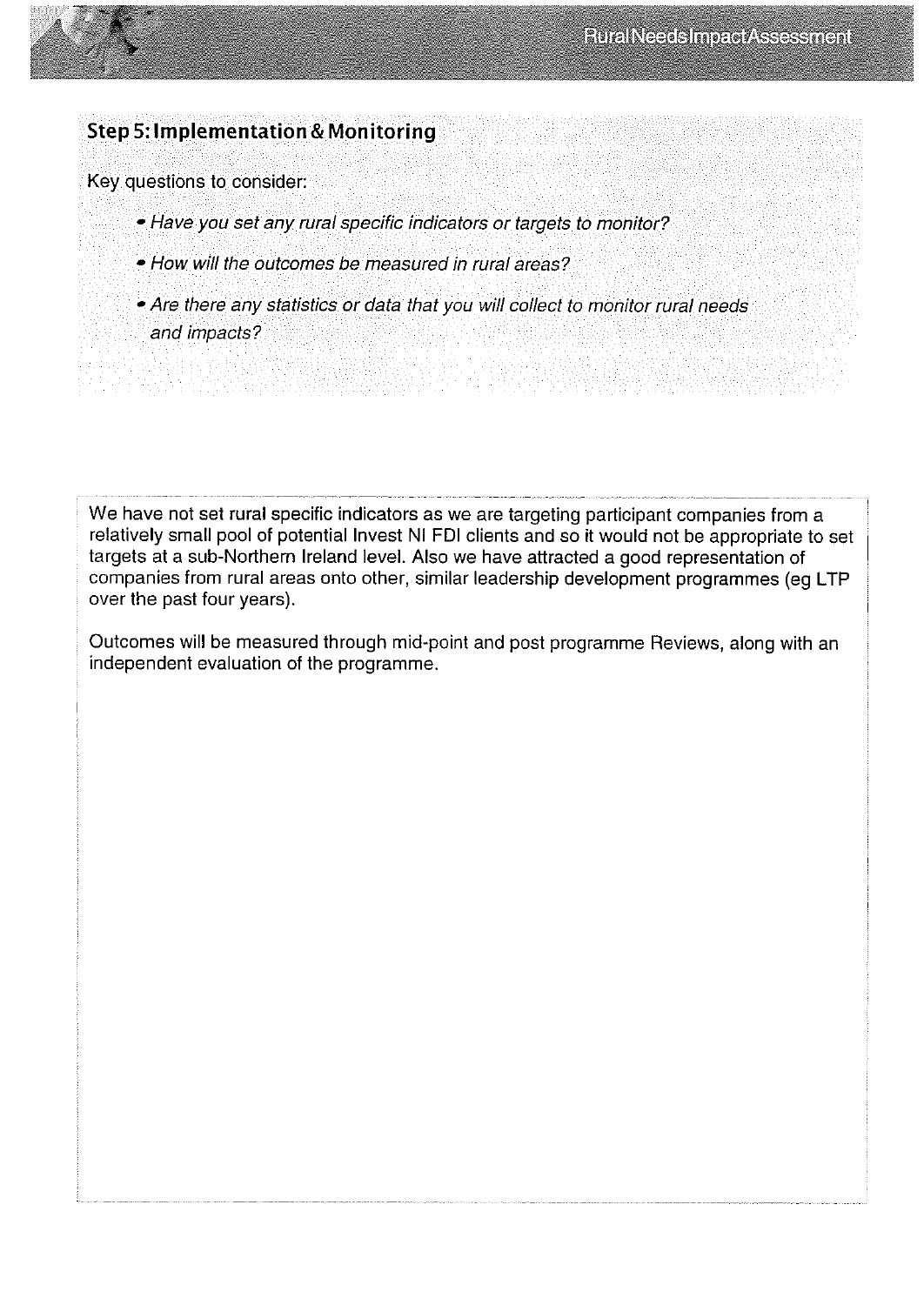

#### Step 6: Evaluation & Review

Key questions to consider:

- What processes are in place to evaluate and review the implementation of the policy, strategy, plan or service?
- Have rural needs been factored into the evaluation process?
- . How will lessons learned in relation to rural outcomes be used to inform future policy making and delivery?

We undertake ongoing programme Reviews, the appointed delivery agent will be required to undertake participant feedback surveys and at the end of the contract period a full external evaluation and economic appraisal will be undertaken

| <b>Rural Needs Impact Assessment</b> | Alison Reid       |
|--------------------------------------|-------------------|
| undertaken by:                       |                   |
| <b>Position:</b>                     | Programme Manager |
| Signature:                           |                   |
| Date completed:                      | August 2018       |

| <b>Rural Needs Impact Assessment</b><br>approved by: | <i>l'ancie</i> Marsa |
|------------------------------------------------------|----------------------|
| Position:                                            | Equation MGR         |
| Signature:                                           | Paul Mars            |
| Date completed:                                      | 411.6051 2018        |